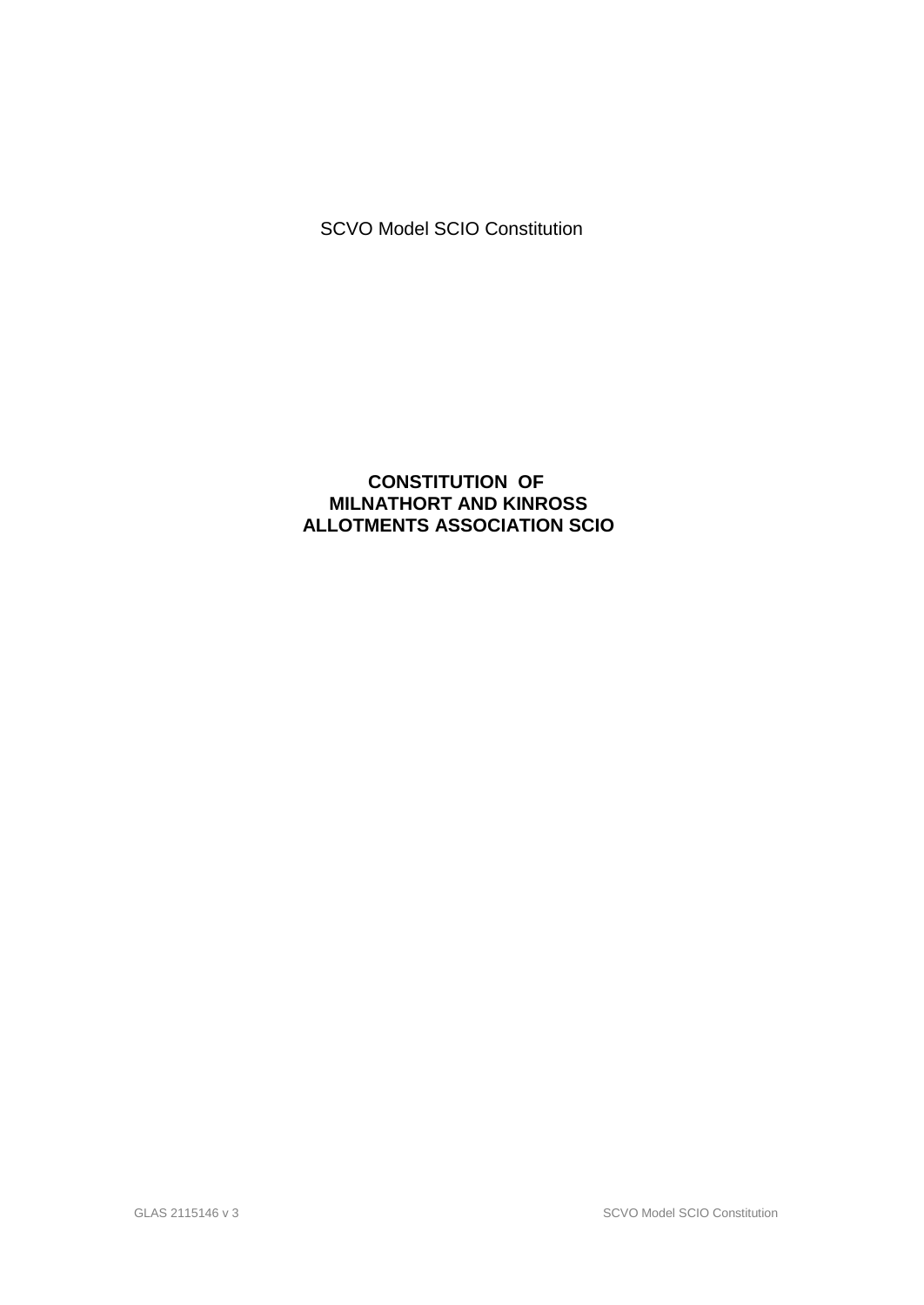# **CONSTITUTION**

**of**

# **MILNATHORT AND KINROSS ALLOTMENTS ASSOCIATION SCIO**

| <b>CONTENTS</b>                                                    |                                                                                                                                                                            |                      |
|--------------------------------------------------------------------|----------------------------------------------------------------------------------------------------------------------------------------------------------------------------|----------------------|
| <b>GENERAL</b>                                                     | type of organisation, Scottish principal<br>office, name, purposes, powers, liability,<br>general structure                                                                | clauses 1 - 10       |
| <b>MEMBERS</b>                                                     | qualifications for<br>membership,<br>application, subscription, register<br>of I<br>members, withdrawal, transfer,<br>re-<br>registration, expulsion                       | clauses<br>11<br>25  |
| <b>DECISION-MAKING BY</b><br><b>THE MEMBERS</b>                    | members' meetings, power to request<br>members' meeting, notice, procedure at<br>members' meetings, voting at members'<br>meetings, written resolutions, minutes           | clauses<br>26<br>51  |
| <b>BOARD (CHARITY</b><br><b>TRUSTEES)</b>                          | number, eligibility, election/ retiral/re-<br>election, termination of office, register of<br>charity trustees, office bearers, powers,<br>general duties, code of conduct | clauses 52<br>79     |
| <b>DECISION-MAKING BY</b><br><b>THE CHARITY</b><br><b>TRUSTEES</b> | notice, procedure at board meetings,<br>minutes                                                                                                                            | clauses<br>80<br>93  |
| <b>ADMINISTRATION</b>                                              | sub-committees, operation of accounts,<br>accounting<br>records<br>and<br>annual<br>accounts                                                                               | clauses<br>94<br>102 |
| <b>MISCELLANEOUS</b>                                               | winding up, alterations<br>the<br>to<br>constitution, interpretation                                                                                                       | clauses 103 -<br>108 |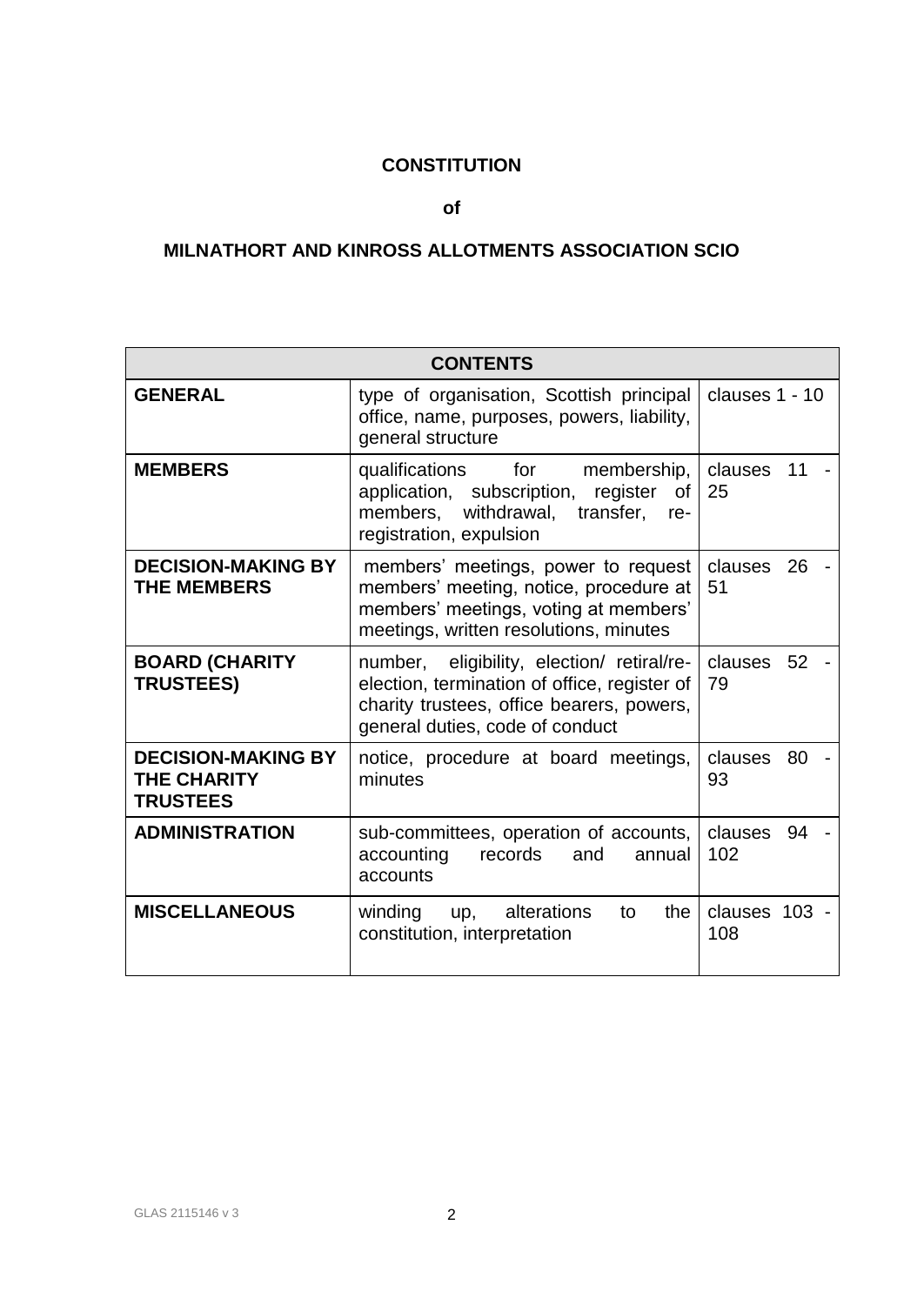# **GENERAL**

### **Type of organisation**

1 The organisation will, upon registration, be a Scottish Charitable Incorporated Organisation (SCIO).

# **Scottish principal office**

2 The principal office of the organisation will be in Scotland (and must remain in Scotland).

#### **Name**

3 The name of the organisation is "Milnathort and Kinross Allotments Association" SCIO.

# **Purposes**

- 4 The organisation's purposes are:
- 4.1 The advancement of environmental protection or improvement by encouraging a variety of people to use the allotment space or space within their own garden for cultivation of fruit and vegetables and by helping to raise awareness of issues such as food waste, reducing food miles, increasing composting and issues surrounding the protection of the environment.
- 4.2 The advancement of education by providing the opportunity for people within the community to gain skills in and understanding of growing, cultivating and harvesting fruit and vegetables by attending workshops.
- 4.3 The advancement of citizenship or community development by organising and encouraging participation in events and local workshops.

#### **Powers**

- 5 The organisation has power to do anything which is calculated to further its purposes or is conducive or incidental to doing so.
- 6 No part of the income or property of the organisation may be paid or transferred (directly or indirectly) to the members - either in the course of the organisation's existence or on dissolution - except where this is done in direct furtherance of the organisation's charitable purposes.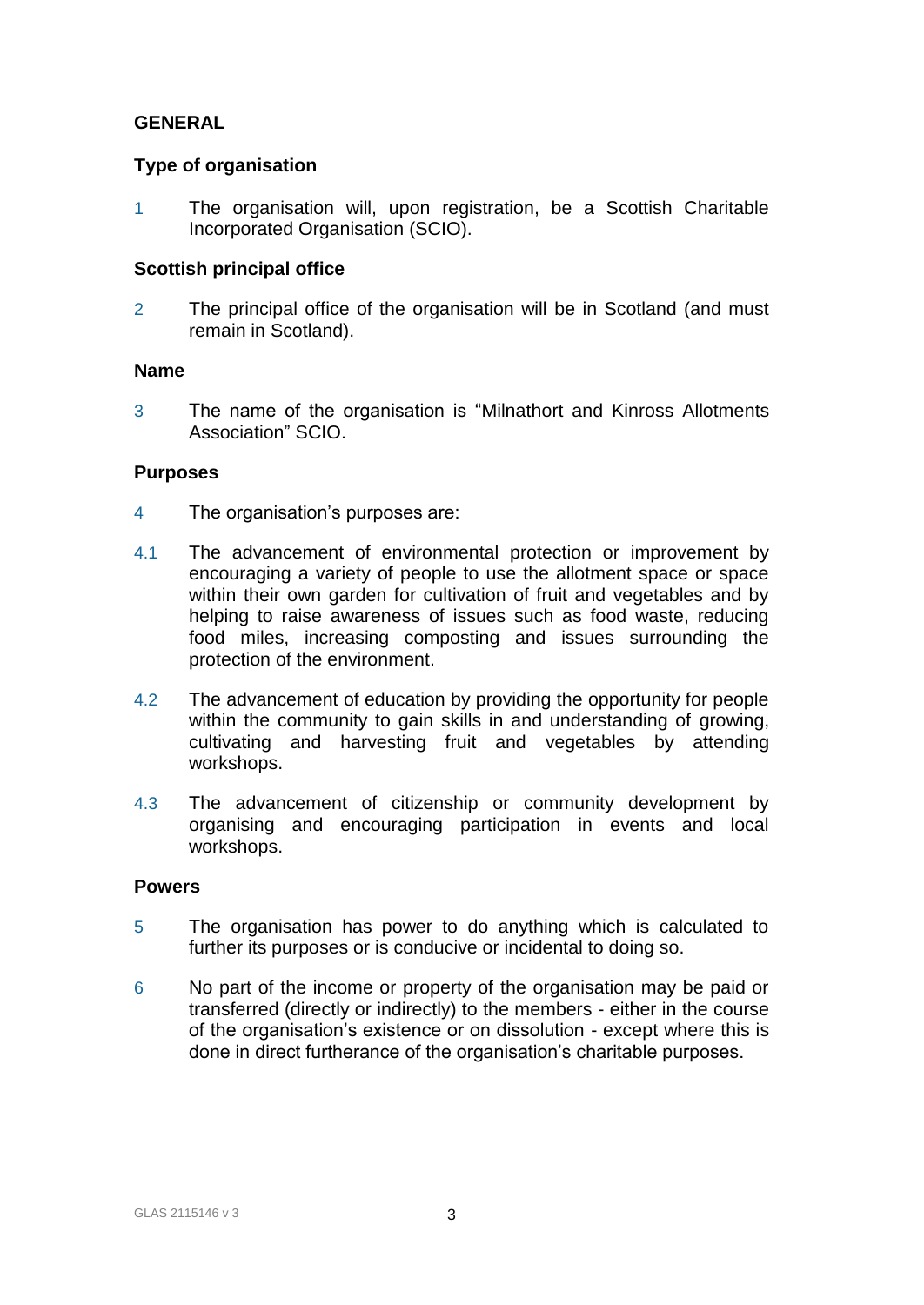# **Liability of members**

- 7 The members of the organisation have no liability to pay any sums to help to meet the debts (or other liabilities) of the organisation if it is wound up; accordingly, if the organisation is unable to meet its debts, the members will not be held responsible.
- 8 The members and charity trustees have certain legal duties under the Charities and Trustee Investment (Scotland) Act 2005; and clause 7 does not exclude (or limit) any personal liabilities they might incur if they are in breach of those duties or in breach of other legal obligations or duties that apply to them personally.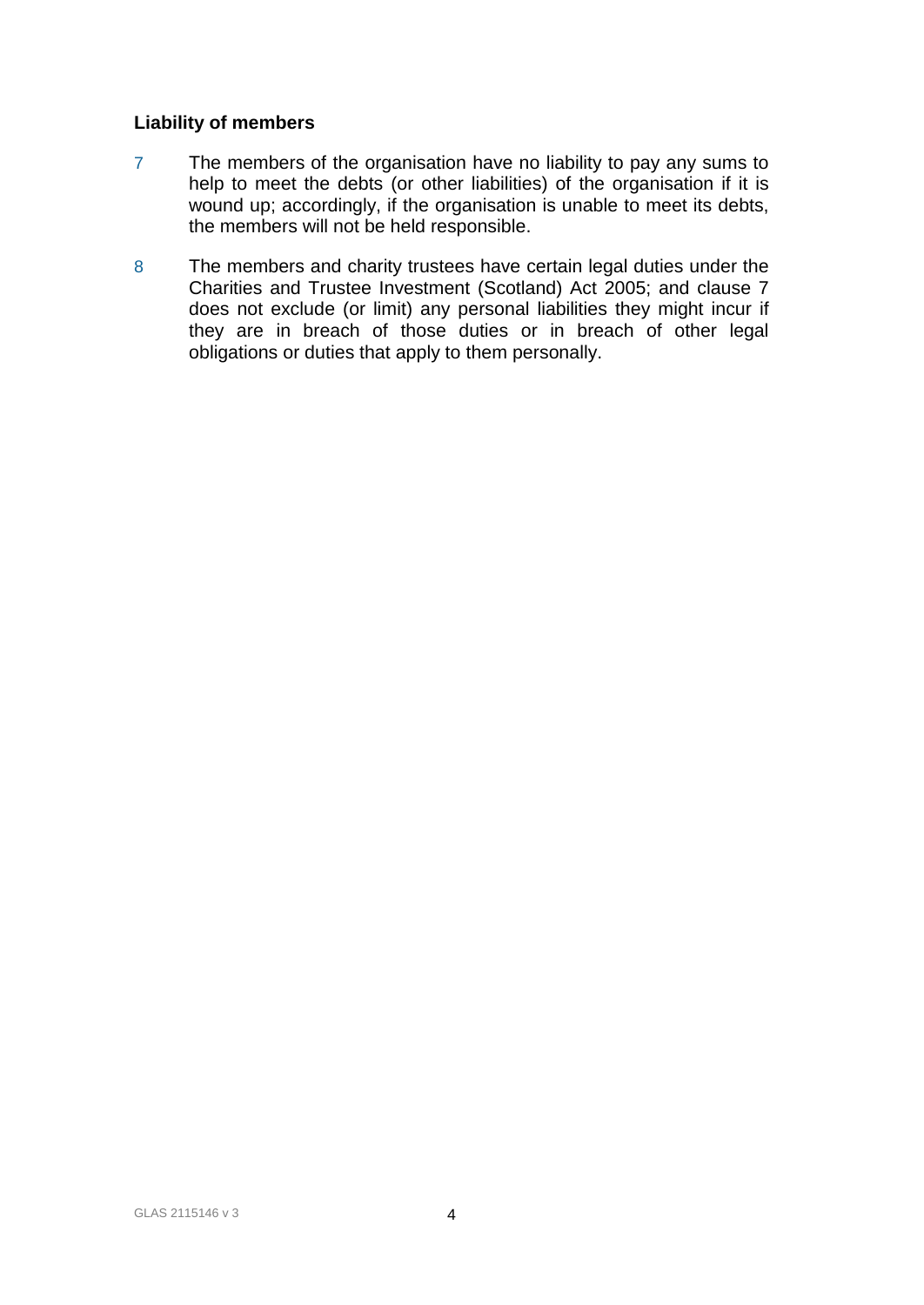# **General structure**

- 9 The structure of the organisation consists of:-
	- 9.1 the MEMBERS who have the right to attend members' meetings (including any annual general meeting) and have important powers under the constitution; in particular, the members appoint people to serve on the board and take decisions on changes to the constitution itself;
	- 9.2 the BOARD who hold regular meetings, and generally control the activities of the organisation; for example, the board is responsible for monitoring and controlling the financial position of the organisation.
- 10 The people serving on the board are referred to in this constitution as CHARITY TRUSTEES.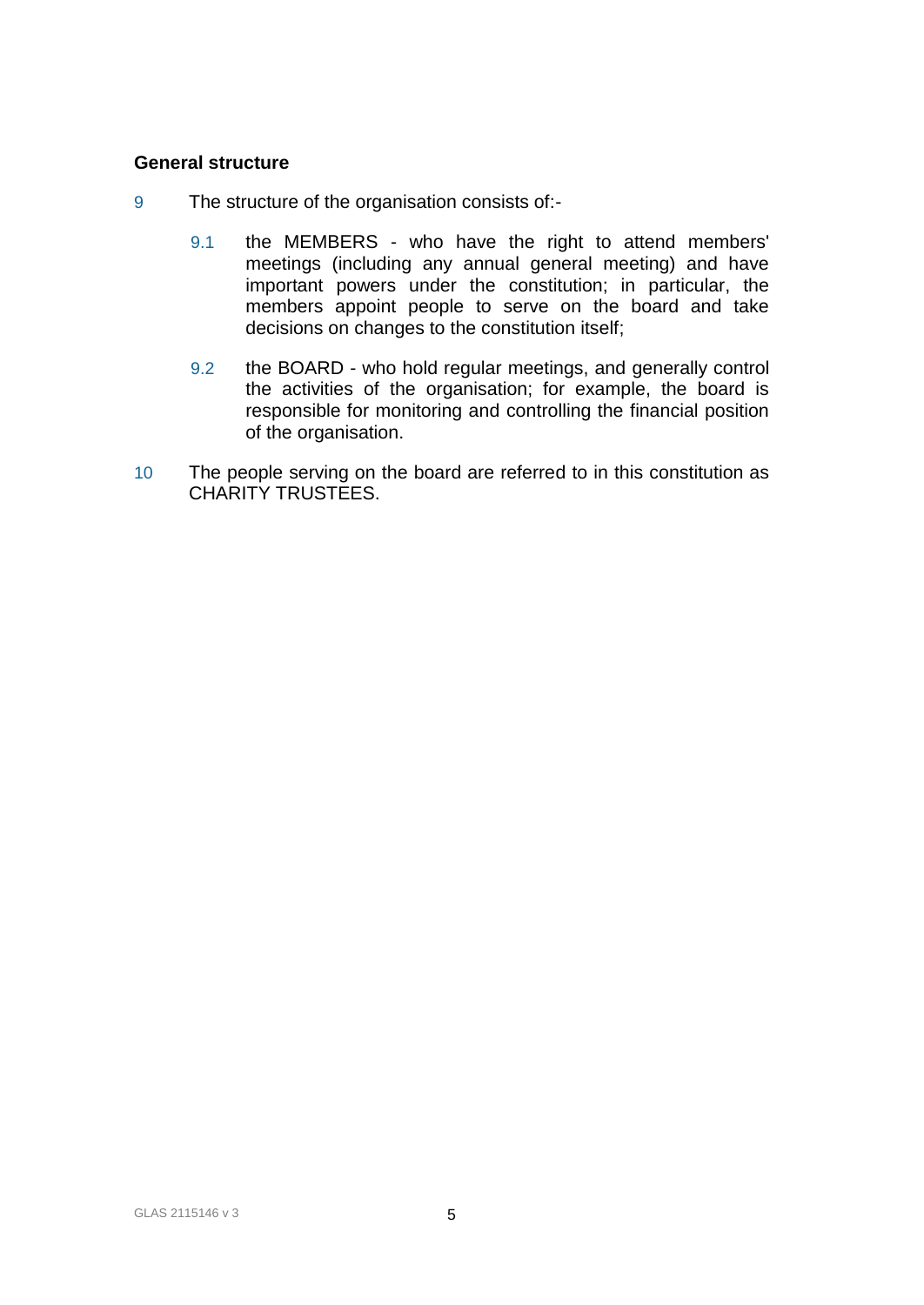# **MEMBERS**

#### **Qualifications for membership**

- 11 Membership is open to any individual aged 16 or over who wishes to support the aims and activities of the organisation and resides in Kinross, Milnathort and surrounding area.
- 12 Employees of the organisation are not eligible for membership.

#### **Application for membership**

- 13 Any person who wishes to become a member must sign a written application for membership; the application will then be considered by the board at its next board meeting.
- 14 The board may, at its discretion, refuse to admit any person to membership.
- 15 The board must notify each applicant promptly (in writing or by e-mail) of its decision on whether or not to admit him/her to membership.

#### **Membership subscription**

16 Members shall require to pay a single life time membership subscription; unless and until otherwise determined by the members, the amount of the membership subscription shall be £10.

#### **Register of members**

- 17 The board must keep a register of members, setting out
	- 17.1 for each current member:
		- 17.1.1 his/her full name and address; and
		- 17.1.2 the date on which he/she was registered as a member of the organisation;
	- 17.2 for each former member for at least six years from the date on he/she ceased to be a member:
		- 17.2.1 his/her name; and
		- 17.2.2 the date on which he/she ceased to be a member.
- 18 The board must ensure that the register of members is updated within 28 days of any change:
	- 18.1 which arises from a resolution of the board or a resolution passed by the members of the organisation; or
	- 18.2 which is notified to the organisation.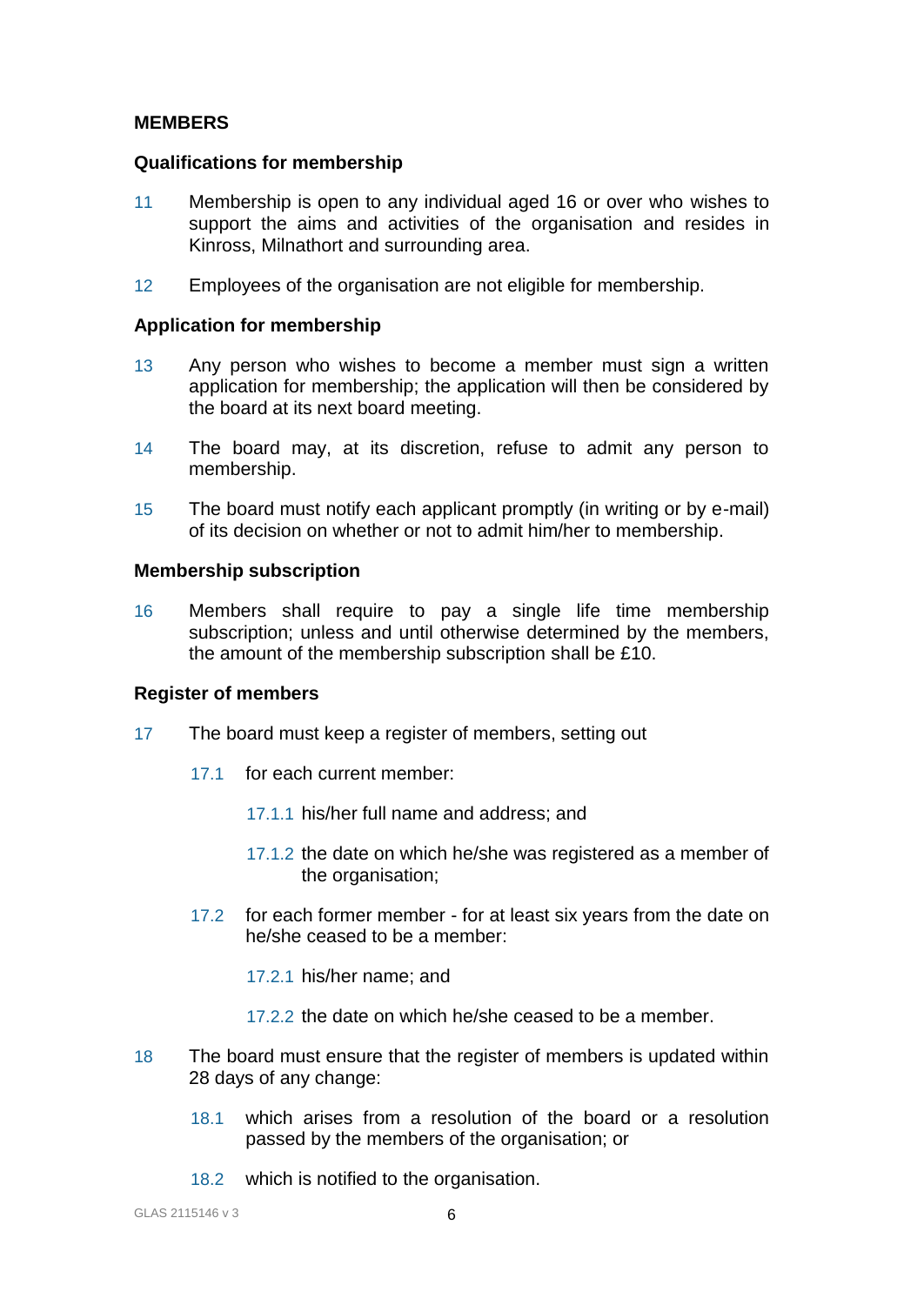19 If a member or charity trustee of the organisation requests a copy of the register of members, the board must ensure that a copy is supplied to him/her within 28 days, providing the request is reasonable; if the request is made by a member (rather than a charity trustee), the board may provide a copy which has the addresses blanked out.

#### **Withdrawal from membership**

20 Any person who wants to withdraw from membership must give a written notice of withdrawal to the organisation, signed by him/her; he/she will cease to be a member as from the time when the notice is received by the organisation.

# **Transfer of membership**

21 Membership of the organisation may not be transferred by a member.

# **Re-registration of members**

- 22 The board may, at any time, issue notices to the members requiring them to confirm that they wish to remain as members of the organisation, and allowing them a period of 28 days (running from the date of issue of the notice) to provide that confirmation to the board.
- 23 If a member fails to provide confirmation to the board (in writing or by e-mail) that he/she wishes to remain as a member of the organisation before the expiry of the 28-day period referred to in clause 22, the board may expel him/her from membership.
- 24 A notice under clause 22 will not be valid unless it refers specifically to the consequences (under clause 23) of failing to provide confirmation within the 28-day period.

#### **Expulsion from membership**

- 25 Any person may be expelled from membership by way of a resolution passed by not less than two thirds of those present and voting at a members' meeting, providing the following procedures have been observed:-
	- 25.1 at least 21 days' notice of the intention to propose the resolution must be given to the member concerned, specifying the grounds for the proposed expulsion;
	- 25.2 the member concerned will be entitled to be heard on the resolution at the members' meeting at which the resolution is proposed.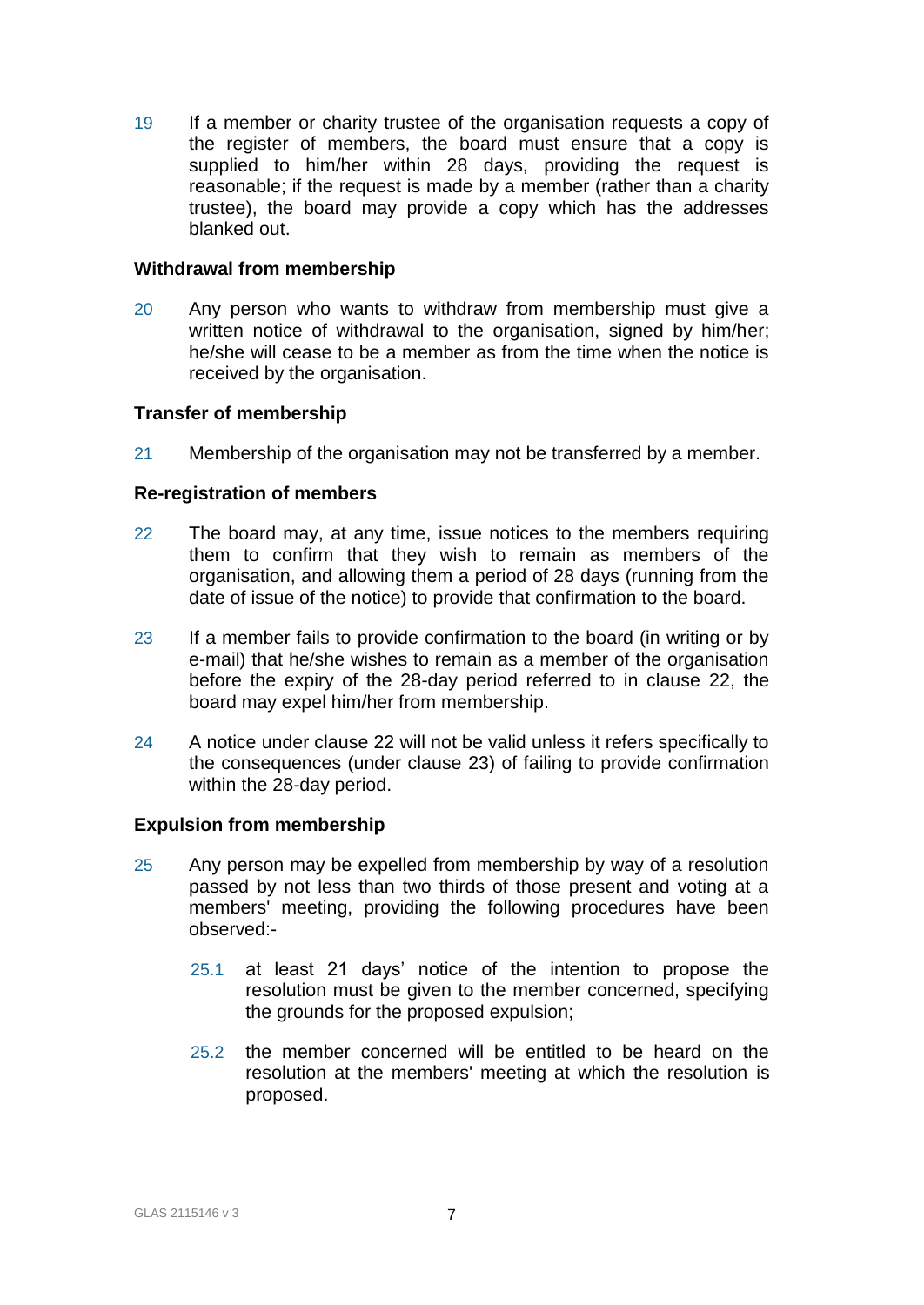# **DECISION-MAKING BY THE MEMBERS**

### **Members' meetings**

- 26 The board must arrange a meeting of members (an annual general meeting or "AGM") in each calendar year.
- 27 The gap between one AGM and the next must not be longer than 15 months.
- 28 Notwithstanding clause 26, an AGM does not need to be held during the calendar year in which the organisation is formed; but the first AGM must still be held within 15 months of the date on which the organisation is formed.
- 29 The business of each AGM must include:-
	- 29.1 a report by the chair on the activities of the organisation;
	- 29.2 consideration of the annual accounts of the organisation;
	- 29.3 the election/re-election of charity trustees, as referred to in clauses 57 to 60.
- 30 The board may arrange a special members' meeting at any time.

# **Power to request the board to arrange a special members' meeting**

- 31 The board must arrange a special members' meeting if they are requested to do so by a notice (which may take the form of two or more documents in the same terms, each signed by one or more members) by members who amount to 5% or more of the total membership of the organisation at the time, providing:
	- 31.1 the notice states the purposes for which the meeting is to be held; and
	- 31.2 those purposes are not inconsistent with the terms of this constitution, the Charities and Trustee (Investment) Scotland Act 2005 or any other statutory provision.
- 32 If the board receive a notice under clause 31, the date for the meeting which they arrange in accordance with the notice must not be later than 28 days from the date on which they received the notice.

# **Notice of members' meetings**

- 33 At least 14 clear days' notice must be given of any AGM or any special members' meeting.
- 34 The notice calling a members' meeting must specify in general terms what business is to be dealt with at the meeting; and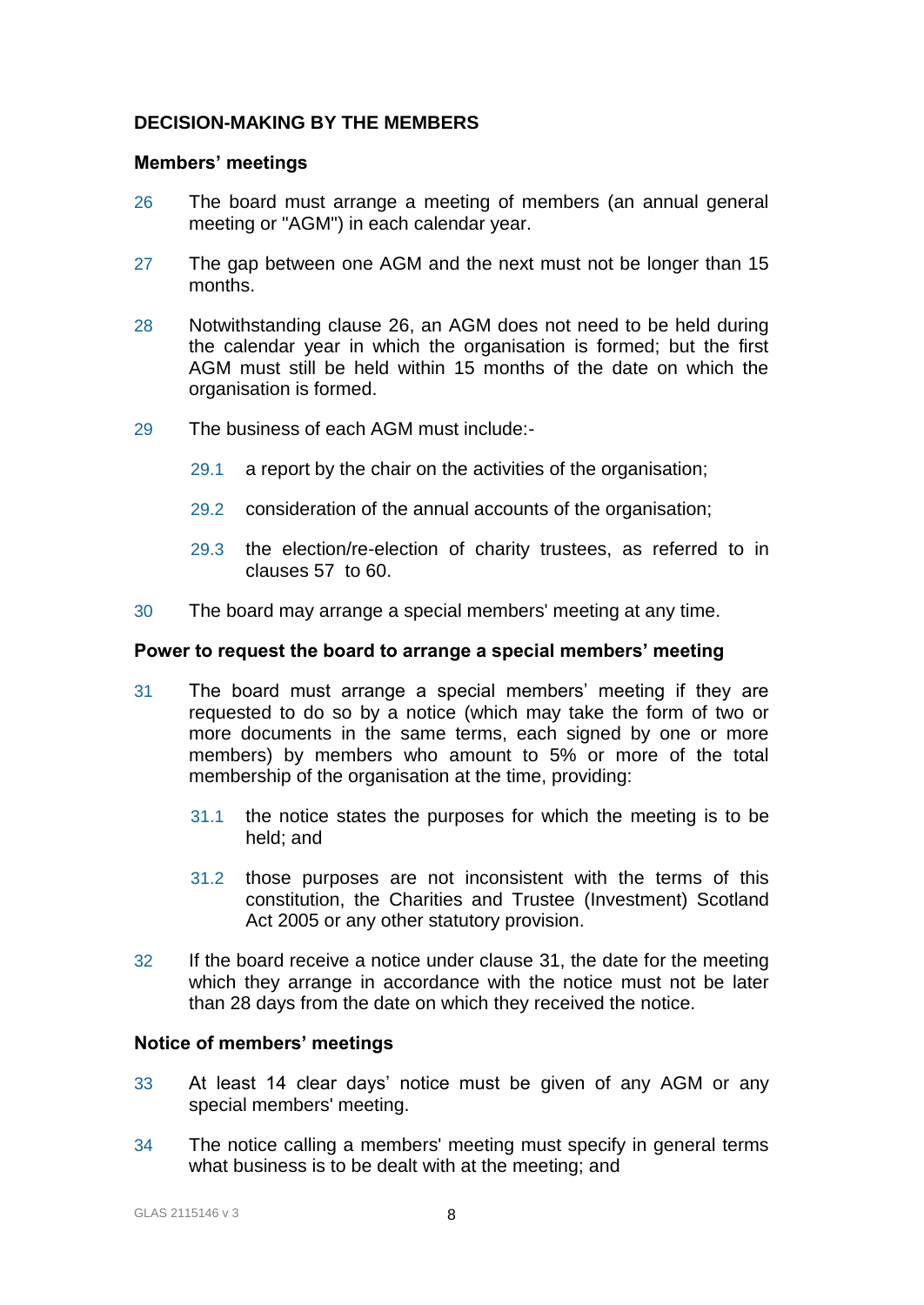- 34.1 in the case of a resolution to alter the constitution, must set out the exact terms of the proposed alteration(s); or
- 34.2 in the case of any other resolution falling within clause 45 (requirement for two-thirds majority) must set out the exact terms of the resolution.
- 35 The reference to "clear days" in clause 33 shall be taken to mean that, in calculating the period of notice,
	- 35.1 the day after the notices are posted (or sent by e-mail) should be excluded; and
	- 35.2 the day of the meeting itself should also be excluded.
- 36 Notice of every members' meeting must be given to all the members of the organisation, and to all the charity trustees; but the accidental omission to give notice to one or more members will not invalidate the proceedings at the meeting.
- 37 Any notice which requires to be given to a member under this constitution must be: -
	- 37.1 sent by post to the member, at the address last notified by him/her to the organisation; *or*
	- 37.2 sent by e-mail to the member, at the e-mail address last notified by him/her to the organisation.

# **Procedure at members' meetings**

- 38 No valid decisions can be taken at any members' meeting unless a quorum is present.
- 39 The quorum for a members' meeting is 10 members, present in person.
- 40 If a quorum is not present within 15 minutes after the time at which a members' meeting was due to start - or if a quorum ceases to be present during a members' meeting - the meeting cannot proceed; and fresh notices of meeting will require to be sent out, to deal with the business (or remaining business) which was intended to be conducted.
- 41 The chair of the organisation should act as chairperson of each members' meeting.
- 42 If the chair of the organisation is not present within 15 minutes after the time at which the meeting was due to start (or is not willing to act as chairperson), the charity trustees present at the meeting must elect (from among themselves) the person who will act as chairperson of that meeting.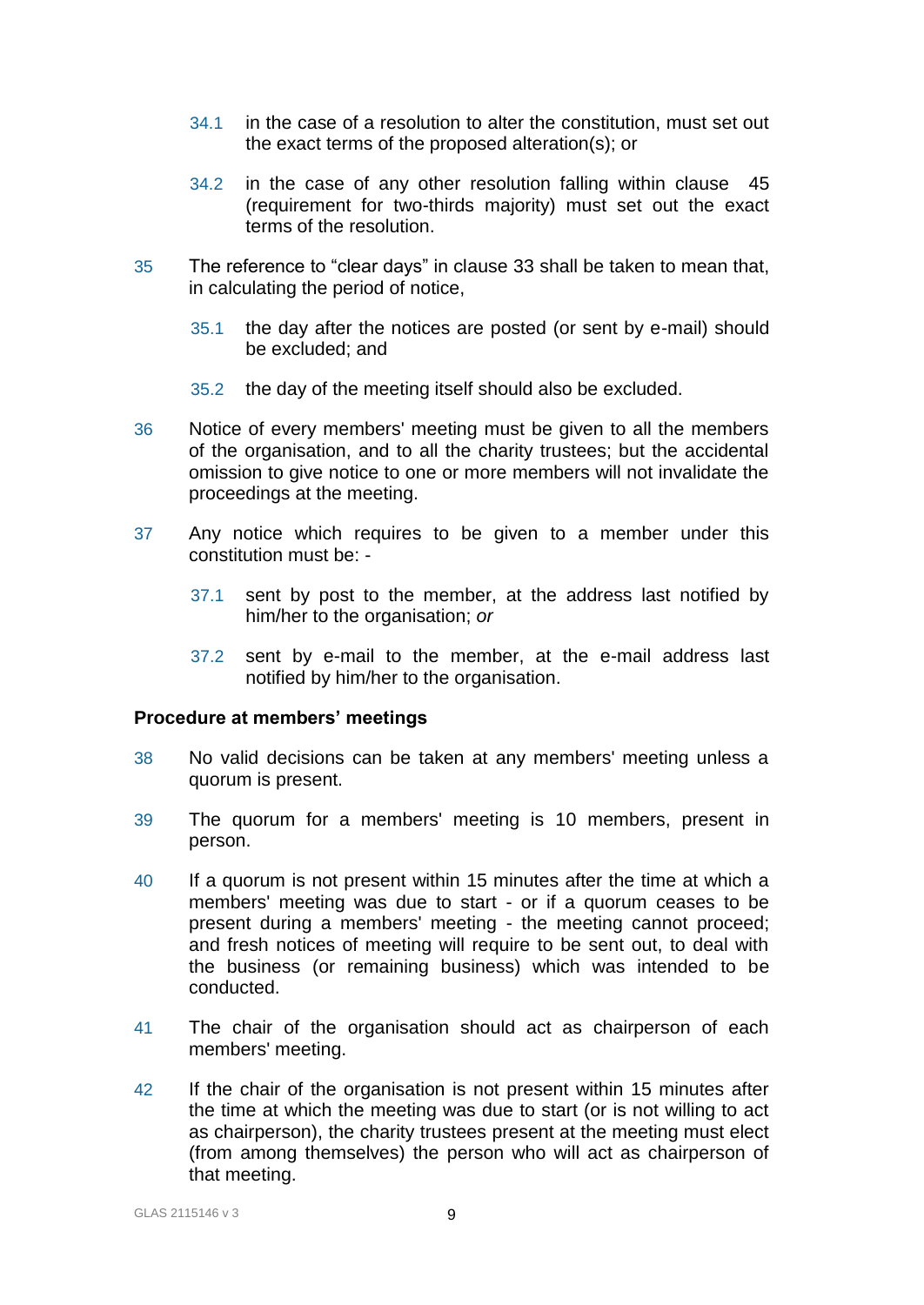# **Voting at members' meetings**

- 43 Every member has one vote, which must be given personally.
- 44 All decisions at members' meetings will be made by majority vote with the exception of the types of resolution listed in clause 45.
- 45 The following resolutions will be valid only if passed by not less than two thirds of those voting on the resolution at a members' meeting (or if passed by way of a written resolution under clause 49):
	- 45.1 a resolution amending the constitution;
	- 45.2 a resolution expelling a person from membership under article 25;
	- 45.3 a resolution directing the board to take any particular step (or directing the board not to take any particular step);
	- 45.4 a resolution approving the amalgamation of the organisation with another SCIO (or approving the constitution of the new SCIO to be constituted as the successor pursuant to that amalgamation);
	- 45.5 a resolution to the effect that all of the organisation's property, rights and liabilities should be transferred to another SCIO (or agreeing to the transfer from another SCIO of all of its property, rights and liabilities);
	- 45.6 a resolution for the winding up or dissolution of the organisation.
- 46 If there are an equal number of votes for and against any resolution, the chairperson of the meeting will be entitled to a second (casting) vote.
- 47 A resolution put to the vote at a members' meeting will be decided on a show of hands - unless the chairperson (or at least two other members present at the meeting) ask for a secret ballot.
- 48 The chairperson will decide how any secret ballot is to be conducted, and he/she will declare the result of the ballot at the meeting.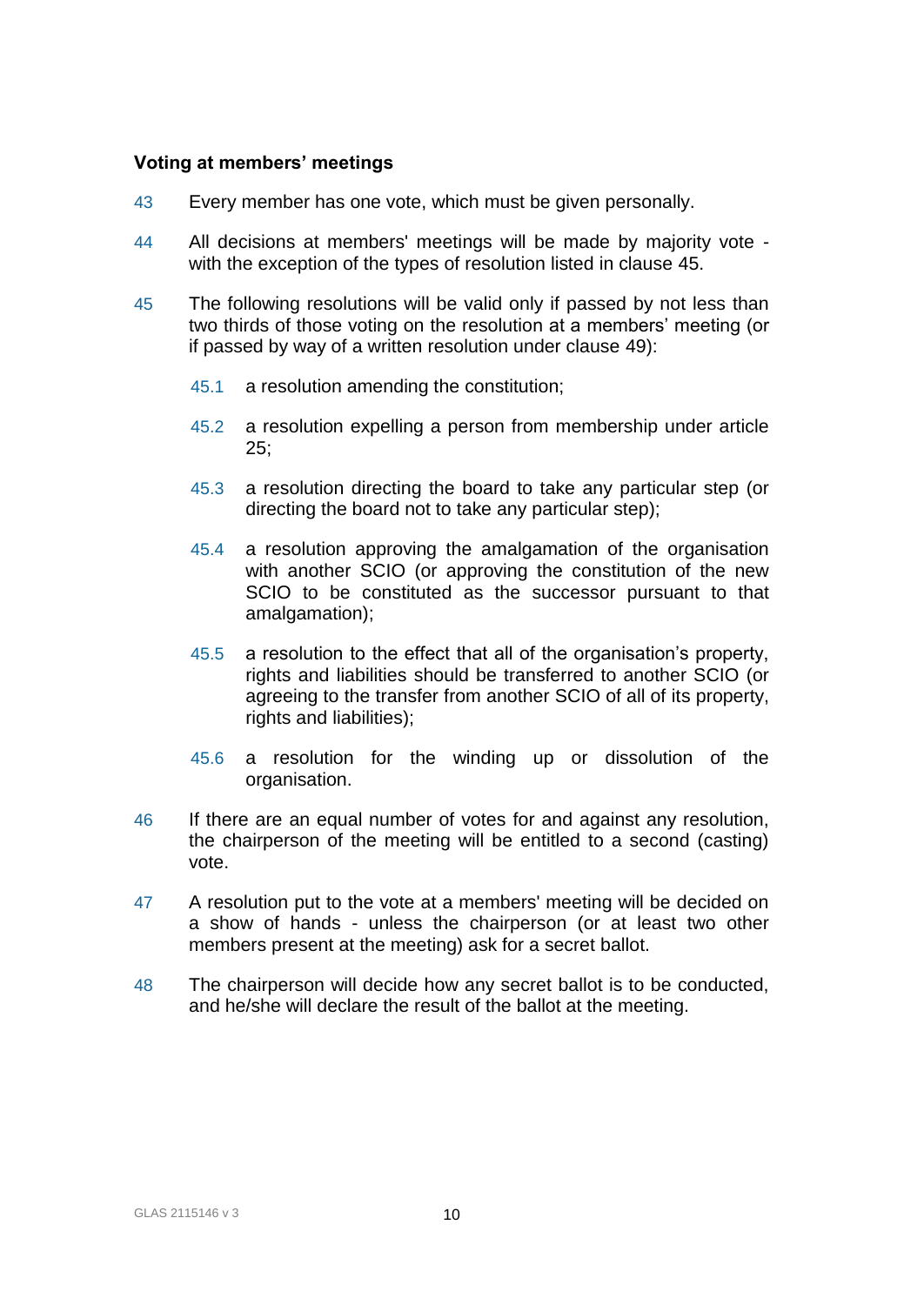#### **Written resolutions by members**

49 A resolution agreed to in writing (or by e-mail) by all the members will be as valid as if it had been passed at a members' meeting; the date of the resolution will be taken to be the date on which the last member agreed to it.

# **Minutes**

- 50 The board must ensure that proper minutes are kept in relation to all members' meetings.
- 51 Minutes of members' meetings must include the names of those present; and (as far as possible) should be signed by the chairperson of the meeting.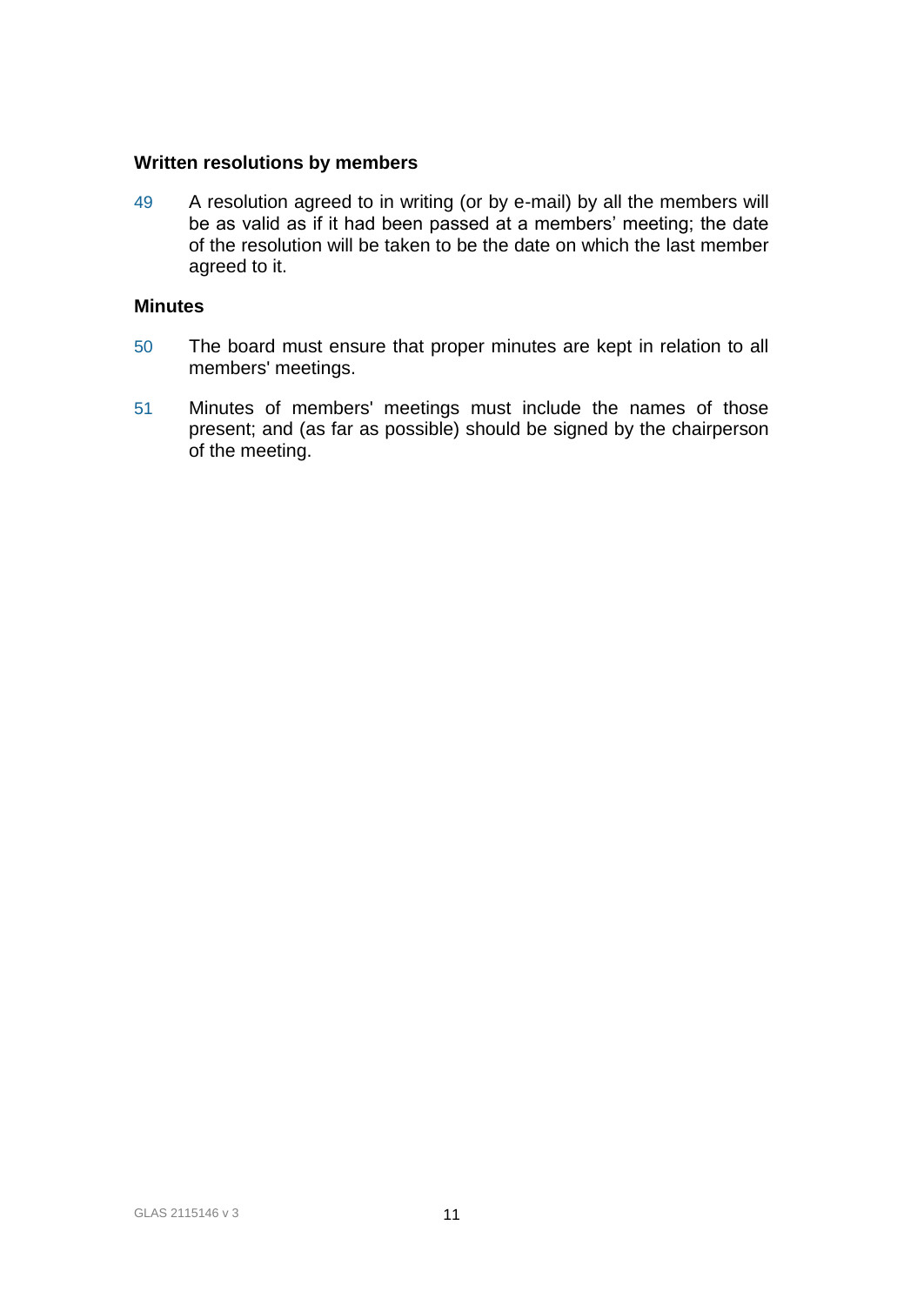# **BOARD**

### **Number of charity trustees**

- 52 The maximum number of charity trustees is 8.
- 53 The minimum number of charity trustees is 4.

# **Eligibility**

- 54 A person will not be eligible for election or appointment to the board unless he/she is a member of the organisation.
- 55 A person will not be eligible for election or appointment to the board if he/she is: -
	- 55.1 disqualified from being a charity trustee under the Charities and Trustee Investment (Scotland) Act 2005; or
	- 55.2 an employee of the organisation.

#### **Initial charity trustees**

56 The individuals who signed the charity trustee declaration forms which accompanied the application for incorporation of the organisation shall be deemed to have been appointed by the members as charity trustees with effect from the date of incorporation of the organisation.

#### **Election, retiral, re-election**

- 57 At each AGM, the members may elect any member (unless he/she is debarred from membership under clause 54) to be a charity trustee.
- 58 The board may at any time appoint any member (unless he/she is debarred from membership under clause 54) to be a charity trustee.
- 59 At each AGM, all of the charity trustees must retire from office but may then be re-elected under clause 57.
- 60 A charity trustee retiring at an AGM will be deemed to have been reelected unless: -
	- 60.1 he/she advises the board prior to the conclusion of the AGM that he/she does not wish to be re-appointed as a charity trustee; or
	- 60.2 an election process was held at the AGM and he/she was not among those elected/re-elected through that process; or
	- 60.3 a resolution for the re-election of that charity trustee was put to the AGM and was not carried.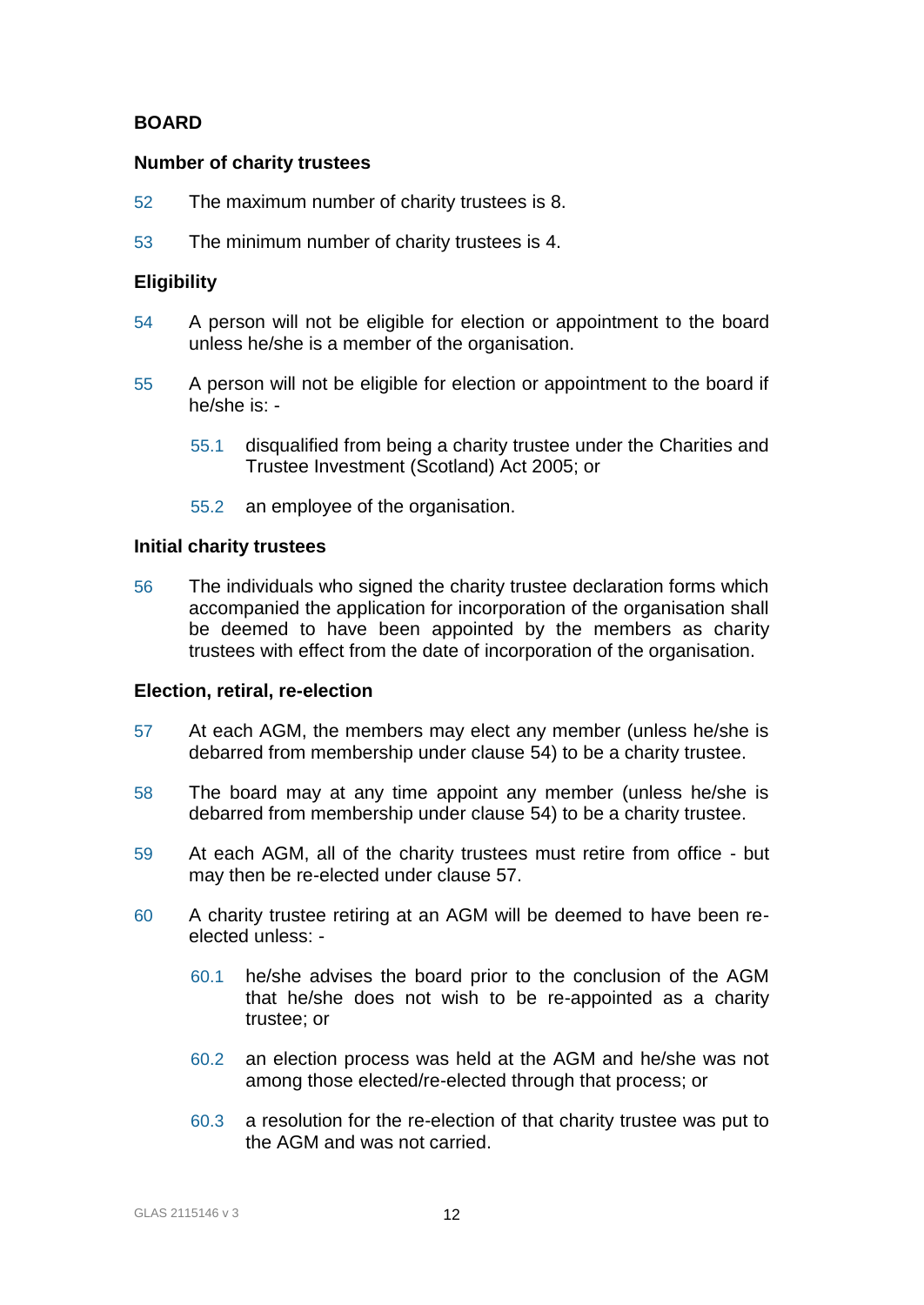# **Termination of office**

- 61 A charity trustee will automatically cease to hold office if:
	- 61.1 he/she becomes disqualified from being a charity trustee under the Charities and Trustee Investment (Scotland) Act 2005;
	- 61.2 he/she becomes incapable for medical reasons of carrying out his/her duties as a charity trustee - but only if that has continued (or is expected to continue) for a period of more than six months;
	- 61.3 he/she ceases to be a member of the organisation;
	- 61.4 he/she becomes an employee of the organisation;
	- 61.5 he/she gives the organisation a notice of resignation, signed by him/her;
	- 61.6 he/she is absent (without good reason, in the opinion of the board) from more than three consecutive meetings of the board - but only if the board resolves to remove him/her from office;
	- 61.7 he/she is removed from office by resolution of the board on the grounds that he/she is considered to have committed a material breach of the code of conduct for charity trustees (as referred to in clause 78);
	- 61.8 he/she is removed from office by resolution of the board on the grounds that he/she is considered to have been in serious or persistent breach of his/her duties under section 66(1) or (2) of the Charities and Trustee Investment (Scotland) Act 2005; or
	- 61.9 he/she is removed from office by a resolution of the members passed at a members' meeting.
- 62 A resolution under paragraph 61.7, 61.8 or 61.9 shall be valid only if:
	- 62.1 the charity trustee who is the subject of the resolution is given reasonable prior written notice of the grounds upon which the resolution for his/her removal is to be proposed;
	- 62.2 the charity trustee concerned is given the opportunity to address the meeting at which the resolution is proposed, prior to the resolution being put to the vote; and
	- 62.3 (in the case of a resolution under paragraph 61.7 or 61.8) at least two thirds (to the nearest round number) of the charity trustees then in office vote in favour of the resolution.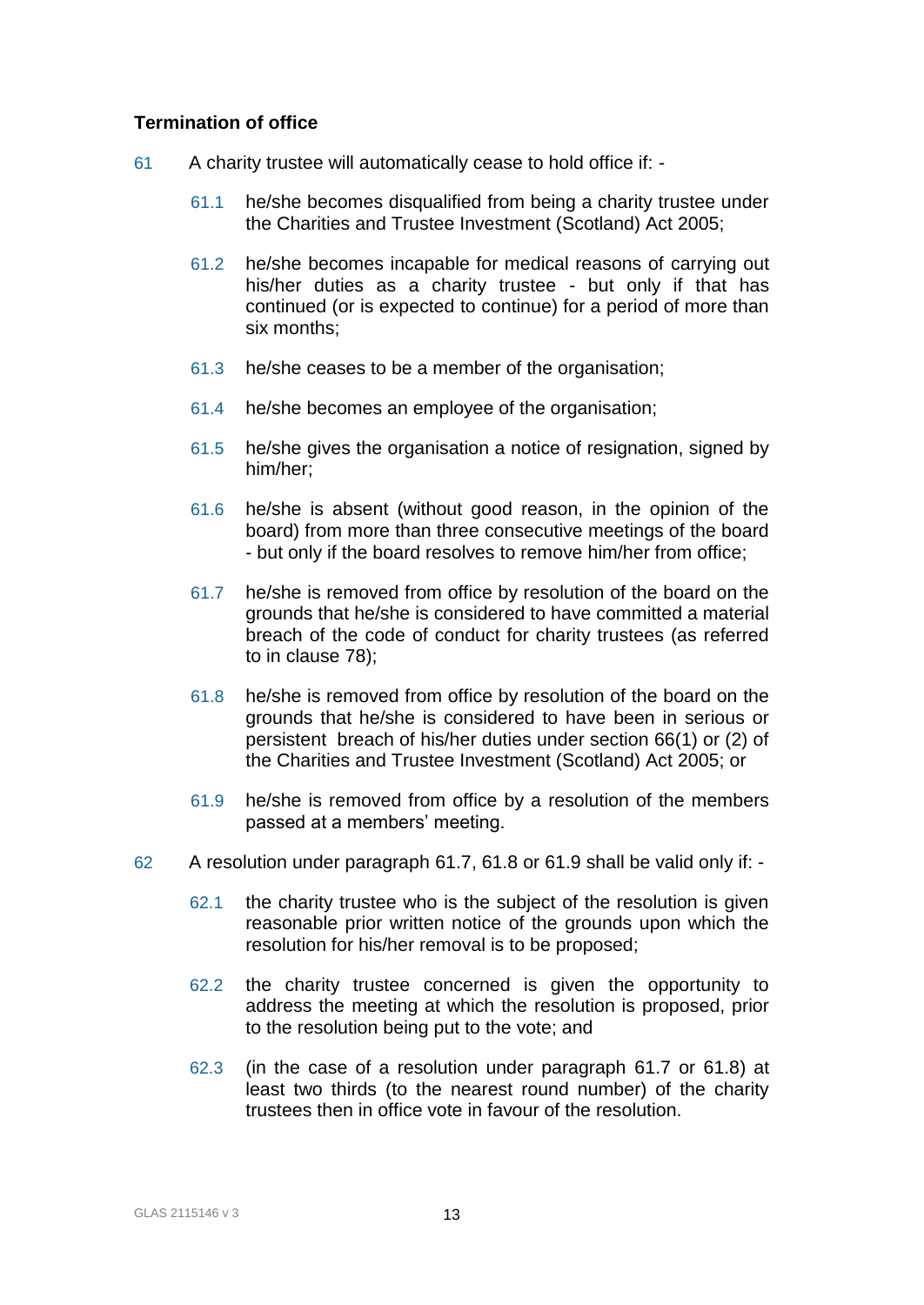### **Register of charity trustees**

- 63 The board must keep a register of charity trustees, setting out
	- 63.1 for each current charity trustee:
		- 63.1.1 his/her full name and address;
		- 63.1.2 the date on which he/she was appointed as a charity trustee; and
		- 63.1.3 any office held by him/her in the organisation;
	- 63.2 for each former charity trustee for at least 6 years from the date on which he/she ceased to be a charity trustee:
		- 63.2.1 the name of the charity trustee;
		- 63.2.2 any office held by him/her in the organisation; and
		- 63.2.3 the date on which he/she ceased to be a charity trustee.
- 64 The board must ensure that the register of charity trustees is updated within 28 days of any change:
	- 64.1 which arises from a resolution of the board or a resolution passed by the members of the organisation; or
	- 64.2 which is notified to the organisation.
- 65 If any person requests a copy of the register of charity trustees, the board must ensure that a copy is supplied to him/her within 28 days, providing the request is reasonable; if the request is made by a person who is not a charity trustee of the organisation, the board may provide a copy which has the addresses blanked out - if the SCIO is satisfied that including that information is likely to jeopardise the safety or security of any person or premises.

### **Office-bearers**

- 66 The charity trustees must elect (from among themselves) a chair, a treasurer and a secretary.
- 67 In addition to the office-bearers required under clause 66, the charity trustees may elect (from among themselves) further office-bearers if they consider that appropriate.
- 68 All of the office-bearers will cease to hold office at the conclusion of each AGM, but may then be re-elected under clause 66 or 67.
- 69 A person elected to any office will automatically cease to hold that office: -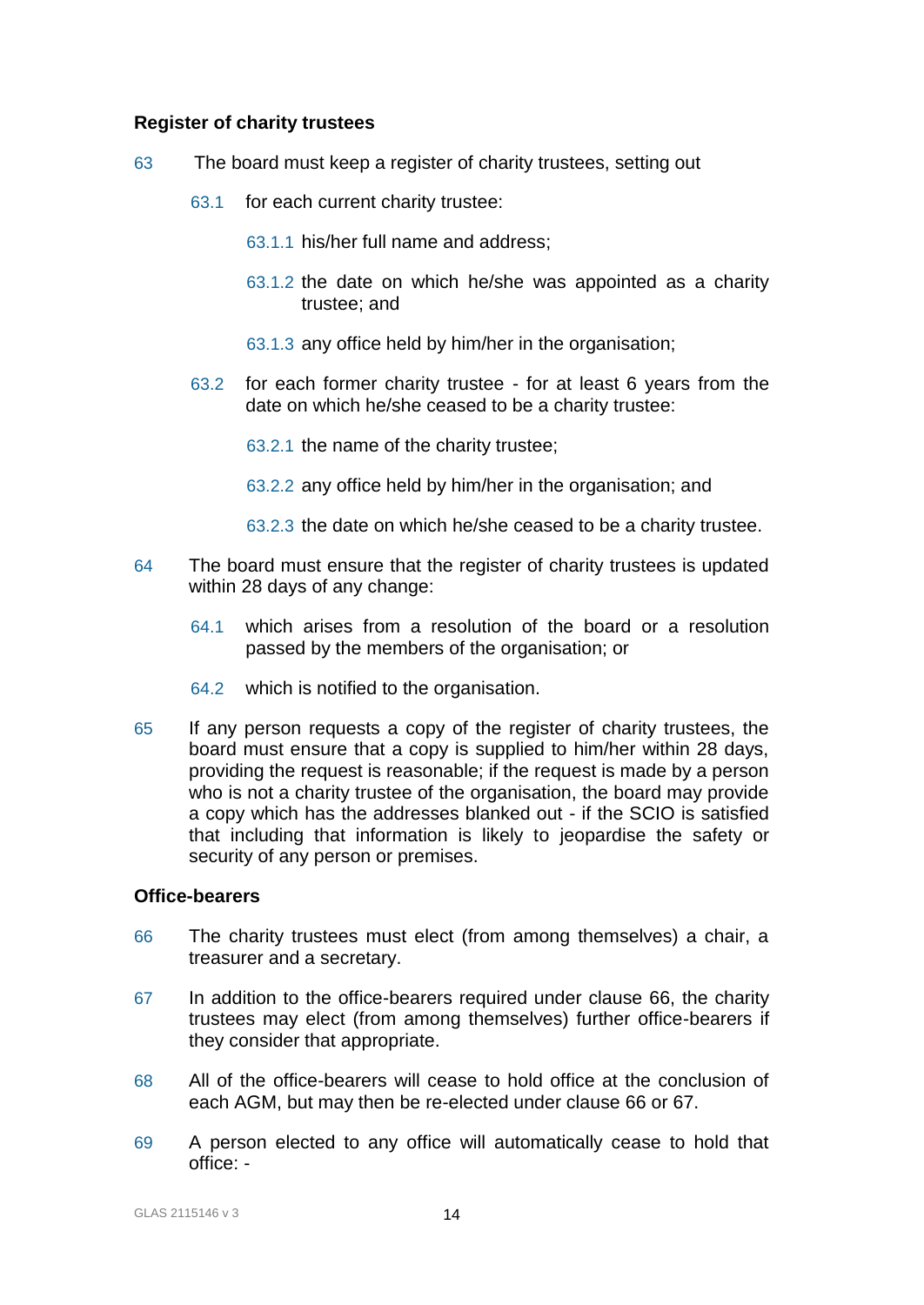- 69.1 if he/she ceases to be a charity trustee; *or*
- 69.2 if he/she gives to the organisation a notice of resignation from that office, signed by him/her.

#### **Powers of board**

- 70 Except where this constitution states otherwise, the organisation (and its assets and operations) will be managed by the board; and the board may exercise all the powers of the organisation.
- 71 A meeting of the board at which a quorum is present may exercise all powers exercisable by the board.
- 72 The members may, by way of a resolution passed in compliance with clause 45 (requirement for two-thirds majority), direct the board to take any particular step or direct the board not to take any particular step; and the board shall give effect to any such direction accordingly.

# **Charity trustees - general duties**

- 73 Each of the charity trustees has a duty, in exercising functions as a charity trustee, to act in the interests of the organisation; and, in particular, must:-
	- 73.1 seek, in good faith, to ensure that the organisation acts in a manner which is in accordance with its purposes;
	- 73.2 act with the care and diligence which it is reasonable to expect of a person who is managing the affairs of another person;
	- 73.3 in circumstances giving rise to the possibility of a conflict of interest between the organisation and any other party:
		- 73.3.1 put the interests of the organisation before that of the other party;
		- 73.3.2 where any other duty prevents him/her from doing so, disclose the conflicting interest to the organisation and refrain from participating in any deliberation or decision of the other charity trustees with regard to the matter in question;
	- 73.4 ensure that the organisation complies with any direction, requirement, notice or duty imposed under or by virtue of the Charities and Trustee Investment (Scotland) Act 2005.
- 74 In addition to the duties outlined in clause 73, all of the charity trustees must take such steps as are reasonably practicable for the purpose of ensuring: -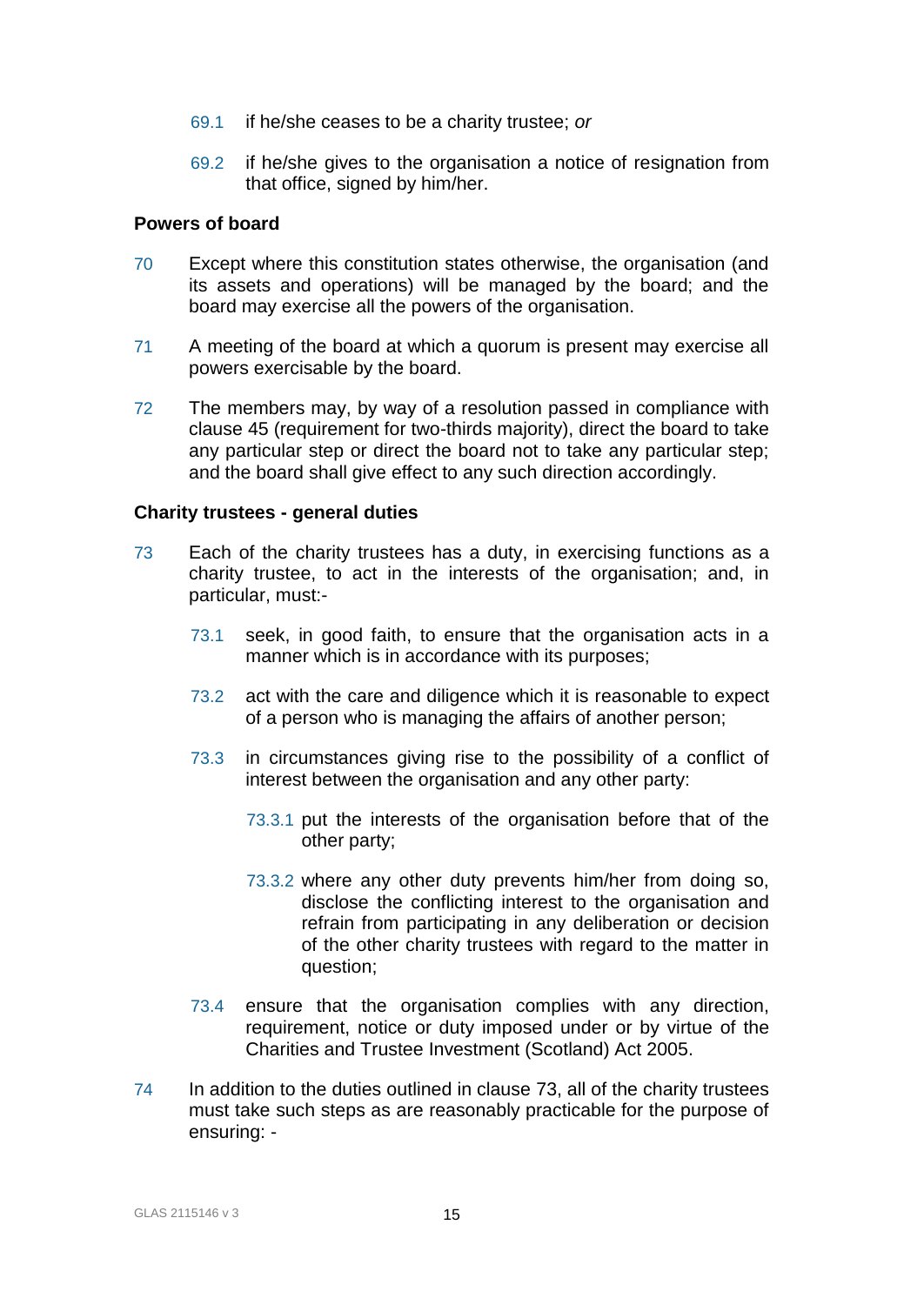- 74.1 that any breach of any of those duties by a charity trustee is corrected by the charity trustee concerned and not repeated; and
- 74.2 that any trustee who has been in serious and persistent breach of those duties is removed as a trustee.
- 75 Provided he/she has declared his/her interest and has not voted on the question of whether or not the organisation should enter into the arrangement - a charity trustee will not be debarred from entering into an arrangement with the organisation in which he/she has a personal interest; and (subject to clause 76 and to the provisions relating to remuneration for services contained in the Charities and Trustee Investment (Scotland) Act 2005), he/she may retain any personal benefit which arises from that arrangement.
- 76 No charity trustee may serve as an employee (full time or part time) of the organisation; and no charity trustee may be given any remuneration by the organisation for carrying out his/her duties as a charity trustee.
- 77 The charity trustees may be paid all travelling and other expenses reasonably incurred by them in connection with carrying out their duties; this may include expenses relating to their attendance at meetings.

#### **Code of conduct for charity trustees**

- 78 Each of the charity trustees shall comply with the code of conduct (incorporating detailed rules on conflict of interest) prescribed by the board from time to time.
- 79 The code of conduct referred to in clause 78 shall be supplemental to the provisions relating to the conduct of charity trustees contained in this constitution and the duties imposed on charity trustees under the Charities and Trustee Investment (Scotland) Act 2005; and all relevant provisions of this constitution shall be interpreted and applied in accordance with the provisions of the code of conduct in force from time to time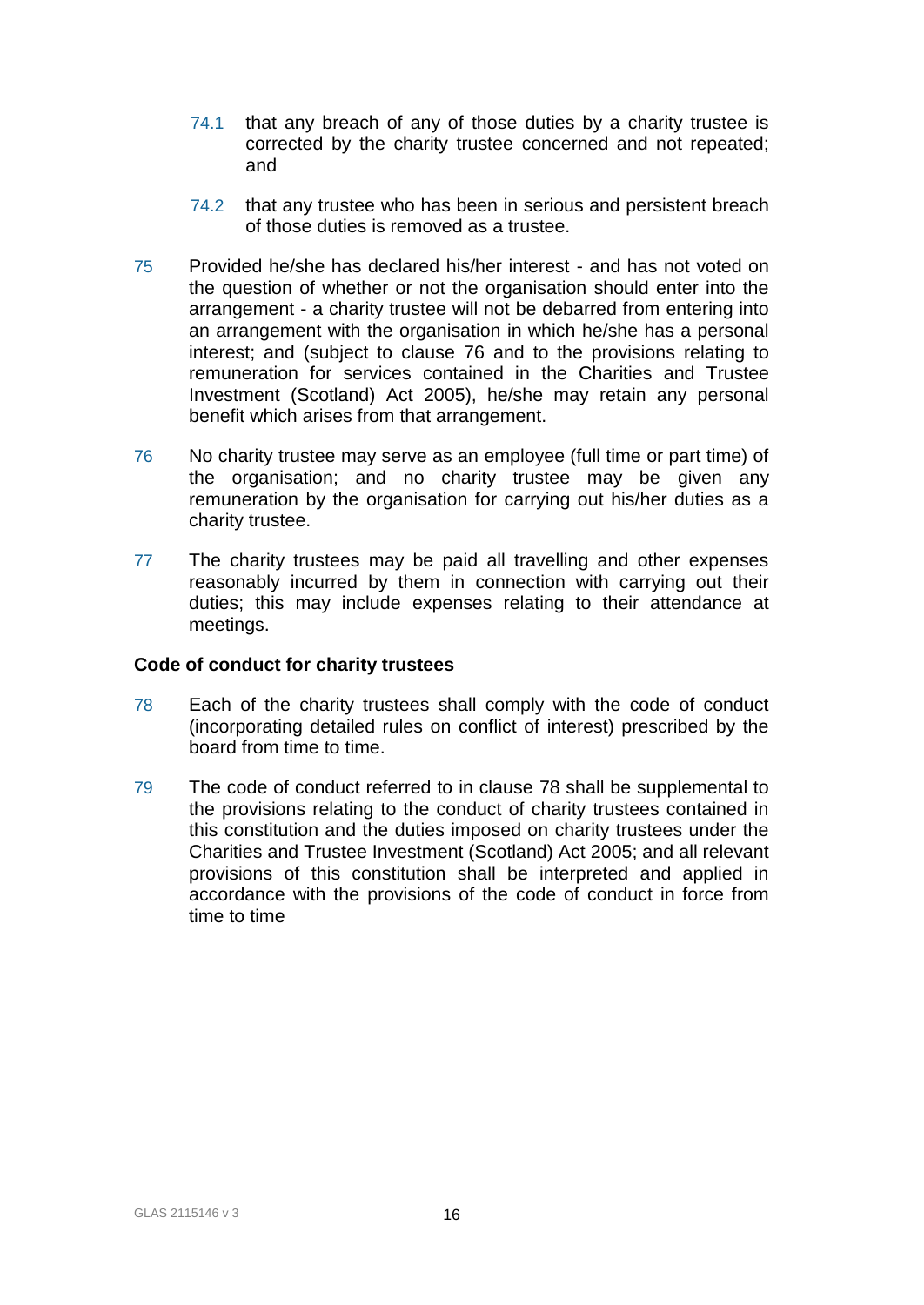# **DECISION-MAKING BY THE CHARITY TRUSTEES**

#### **Notice of board meetings**

- 80 Any charity trustee may call a meeting of the board *or* ask the secretary to call a meeting of the board.
- 81 At least 7 days' notice must be given of each board meeting, unless (in the opinion of the person calling the meeting) there is a degree of urgency which makes that inappropriate.

#### **Procedure at board meetings**

- 82 No valid decisions can be taken at a board meeting unless a quorum is present; the quorum for board meetings is 4 charity trustees, present in person.
- 83 If at any time the number of charity trustees in office falls below the number stated as the quorum in clause 82, the remaining charity trustee(s) will have power to fill the vacancies or call a members' meeting - but will not be able to take any other valid decisions.
- 84 The chair of the organisation should act as chairperson of each board meeting.
- 85 If the chair is not present within 15 minutes after the time at which the meeting was due to start (or is not willing to act as chairperson), the charity trustees present at the meeting must elect (from among themselves) the person who will act as chairperson of that meeting.
- 86 Every charity trustee has one vote, which must be given personally.
- 87 All decisions at board meetings will be made by majority vote.
- 88 If there are an equal number of votes for and against any resolution, the chairperson of the meeting will be entitled to a second (casting) vote.
- 89 The board may, at its discretion, allow any person to attend and speak at a board meeting notwithstanding that he/she is not a charity trustee - but on the basis that he/she must not participate in decision-making.
- 90 A charity trustee must not vote at a board meeting (or at a meeting of a sub-committee) on any resolution which relates to a matter in which he/she has a personal interest or duty which conflicts (or may conflict) with the interests of the organisation; he/she must withdraw from the meeting while an item of that nature is being dealt with.
- 91 For the purposes of clause 90:
	- 91.1 an interest held by an individual who is "connected" with the charity trustee under section 68(2) of the Charities and Trustee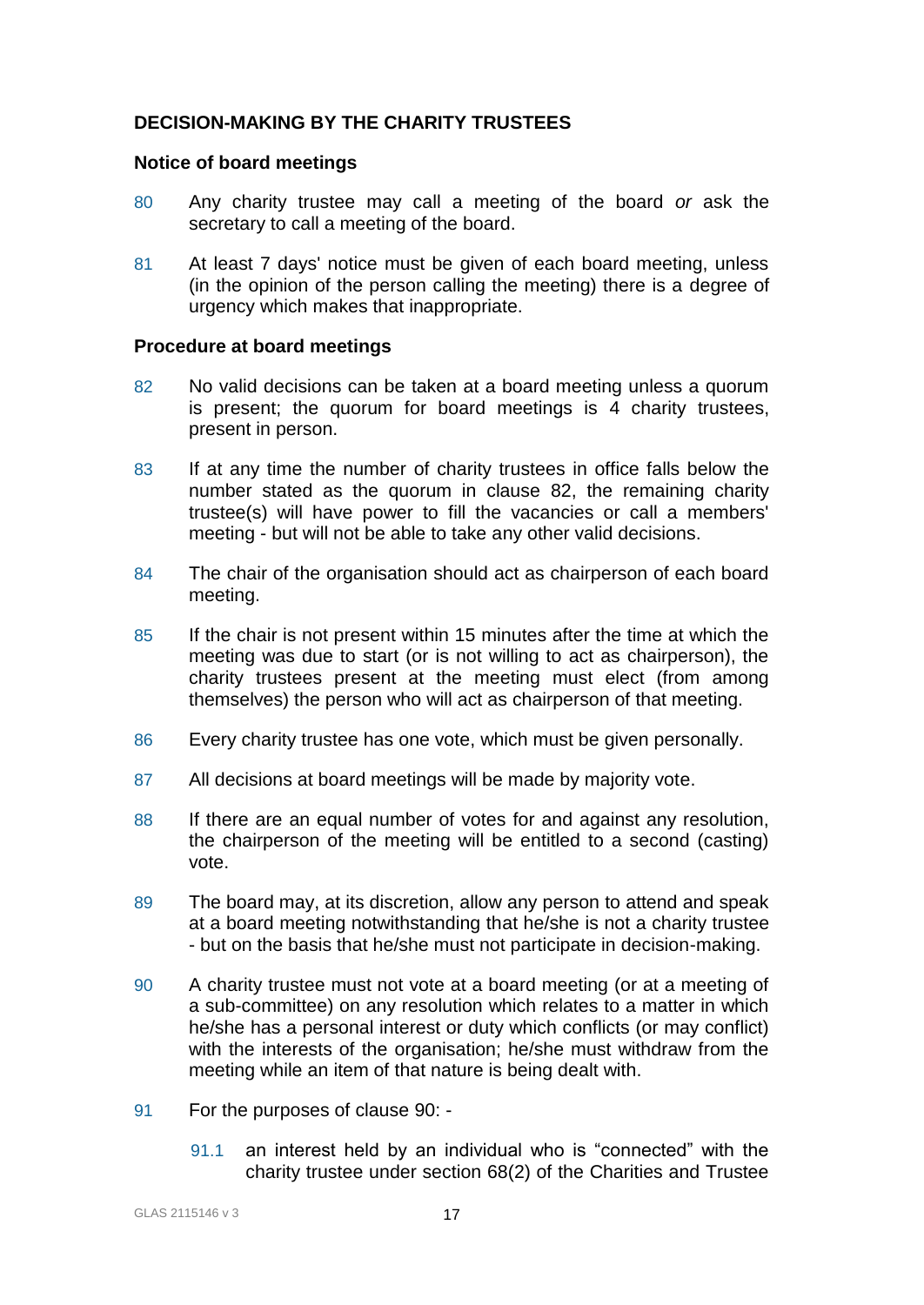Investment (Scotland) Act 2005 (husband/wife, partner, child, parent, brother/sister etc.) shall be deemed to be held by that charity trustee;

91.2 a charity trustee will be deemed to have a personal interest in relation to a particular matter if a body in relation to which he/she is an employee, director, member of the management committee, officer or elected representative has an interest in that matter.

#### **Minutes**

- 92 The board must ensure that proper minutes are kept in relation to all board meetings and meetings of sub-committees.
- 93 The minutes to be kept under clause 92 must include the names of those present; and (as far as possible) should be signed by the chairperson of the meeting.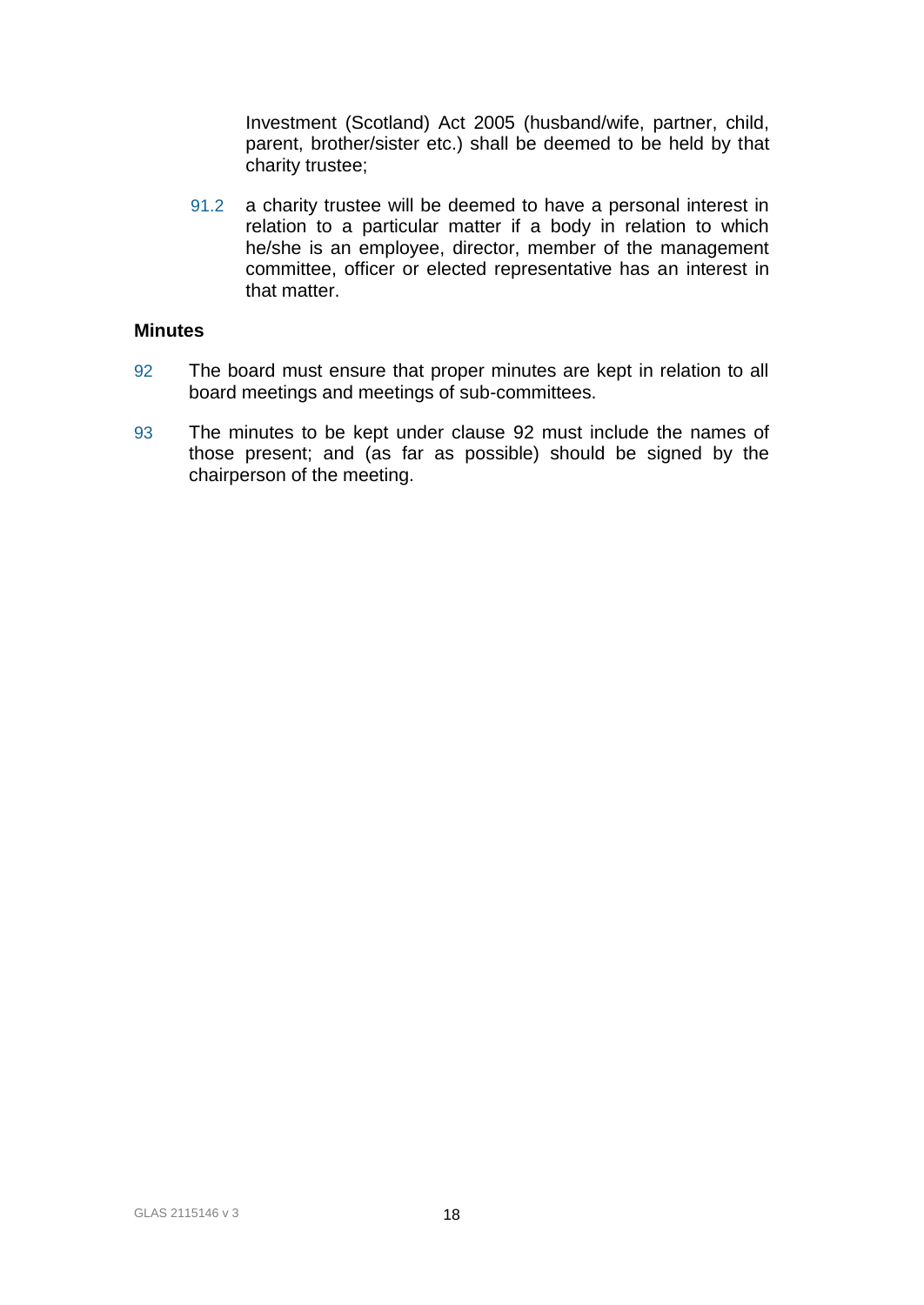# **ADMINISTRATION**

#### **Delegation to sub-committees**

- 94 The board may delegate any of their powers to sub-committees; a sub-committee must include at least one charity trustee, but other members of a sub-committee need not be charity trustees.
- 95 The board may also delegate to the chair of the organisation (or the holder of any other post) such of their powers as they may consider appropriate.
- 96 When delegating powers under clause 94 or 95, the board must set out appropriate conditions (which must include an obligation to report regularly to the board).
- 97 Any delegation of powers under clause 94 or 95 may be revoked or altered by the board at any time.
- 98 The rules of procedure for each sub-committee, and the provisions relating to membership of each sub-committee, shall be set by the board.

# **Operation of accounts**

- 99 Subject to clause 100, the signatures of two out of three signatories appointed by the board will be required in relation to all operations (other than the lodging of funds) on the bank and building society accounts held by the organisation; at least one out of the two signatures must be the signature of a charity trustee.
- 100 Where the organisation uses electronic facilities for the operation of any bank or building society account, the authorisations required for operations on that account must be consistent with the approach reflected in clause 99.

#### **Accounting records and annual accounts**

- 101 The board must ensure that proper accounting records are kept, in accordance with all applicable statutory requirements.
- 102 The board must prepare annual accounts, complying with all relevant statutory requirements; if an audit is required under any statutory provisions (or if the board consider that an audit would be appropriate for some other reason), the board should ensure that an audit of the accounts is carried out by a qualified auditor.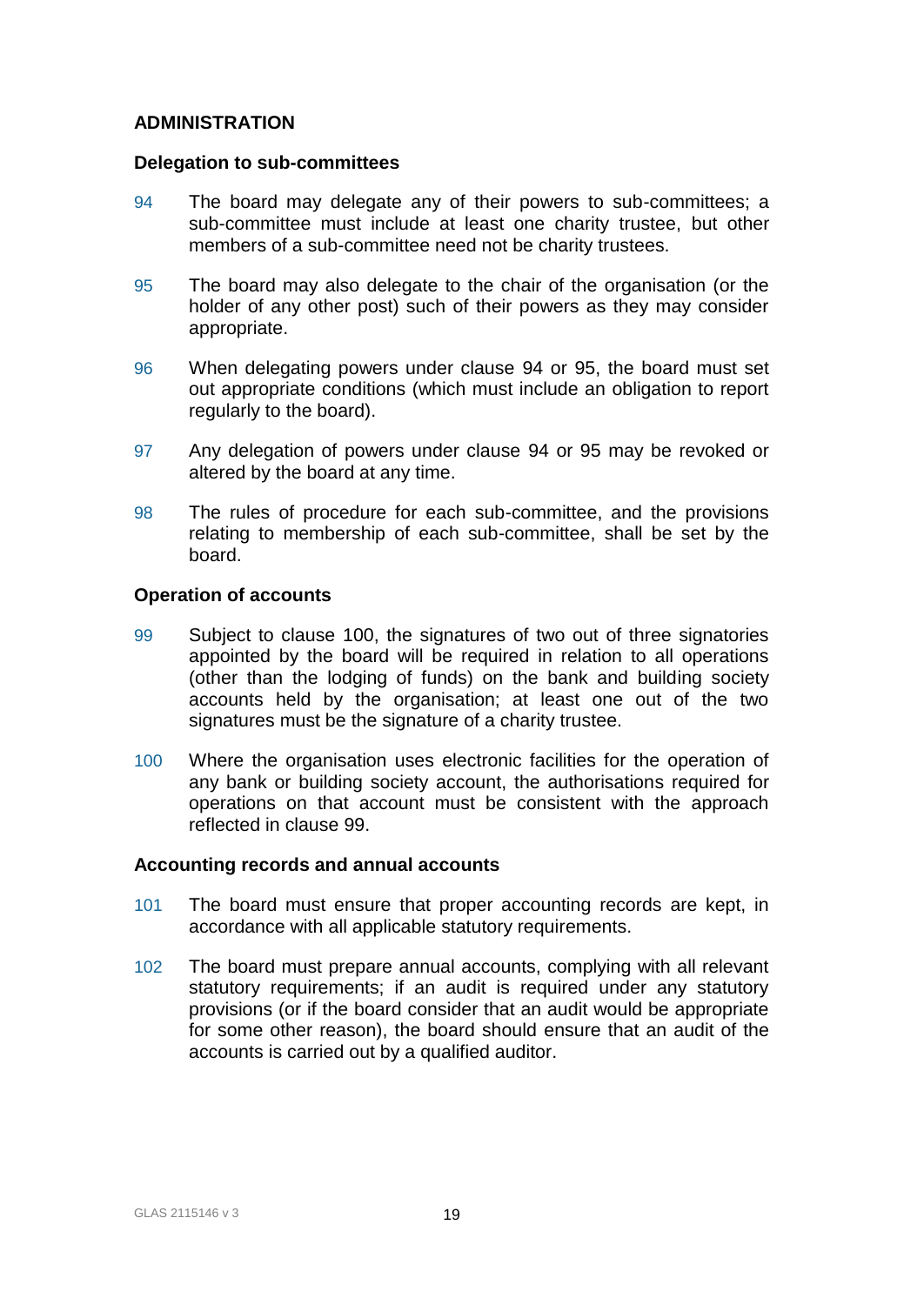# **MISCELLANEOUS**

#### **Winding-up**

- 103 If the organisation is to be wound up or dissolved, the winding-up or dissolution process will be carried out in accordance with the procedures set out under the Charities and Trustee Investment (Scotland) Act 2005.
- 104 Any surplus assets available to the organisation immediately preceding its winding up or dissolution must be used for purposes which are the same as - or which closely resemble - the purposes of the organisation as set out in this constitution.

#### **Alterations to the constitution**

- 105 This constitution may (subject to clause 106) be altered by resolution of the members passed at a members' meeting (subject to achieving the two thirds majority referred to in clause 45) or by way of a written resolution of the members.
- 106 The Charities and Trustee Investment (Scotland) Act 2005 prohibits taking certain steps (e.g. change of name, an alteration to the purposes, amalgamation, winding-up) without the consent of the Office of the Scottish Charity Regulator (OSCR).

#### **Interpretation**

- 107 References in this constitution to the Charities and Trustee Investment (Scotland) Act 2005 should be taken to include: -
	- 107.1 any statutory provision which adds to, modifies or replaces that Act; and
	- 107.2 any statutory instrument issued in pursuance of that Act or in pursuance of any statutory provision falling under paragraph 107.1 above.
- 108 In this constitution:
	- 108.1 "charity" means a body which is either a "Scottish charity" within the meaning of section 13 of the Charities and Trustee Investment (Scotland) Act 2005 or a "charity" within the meaning of section 1 of the Charities Act 2006, providing (in either case) that its objects are limited to charitable purposes;